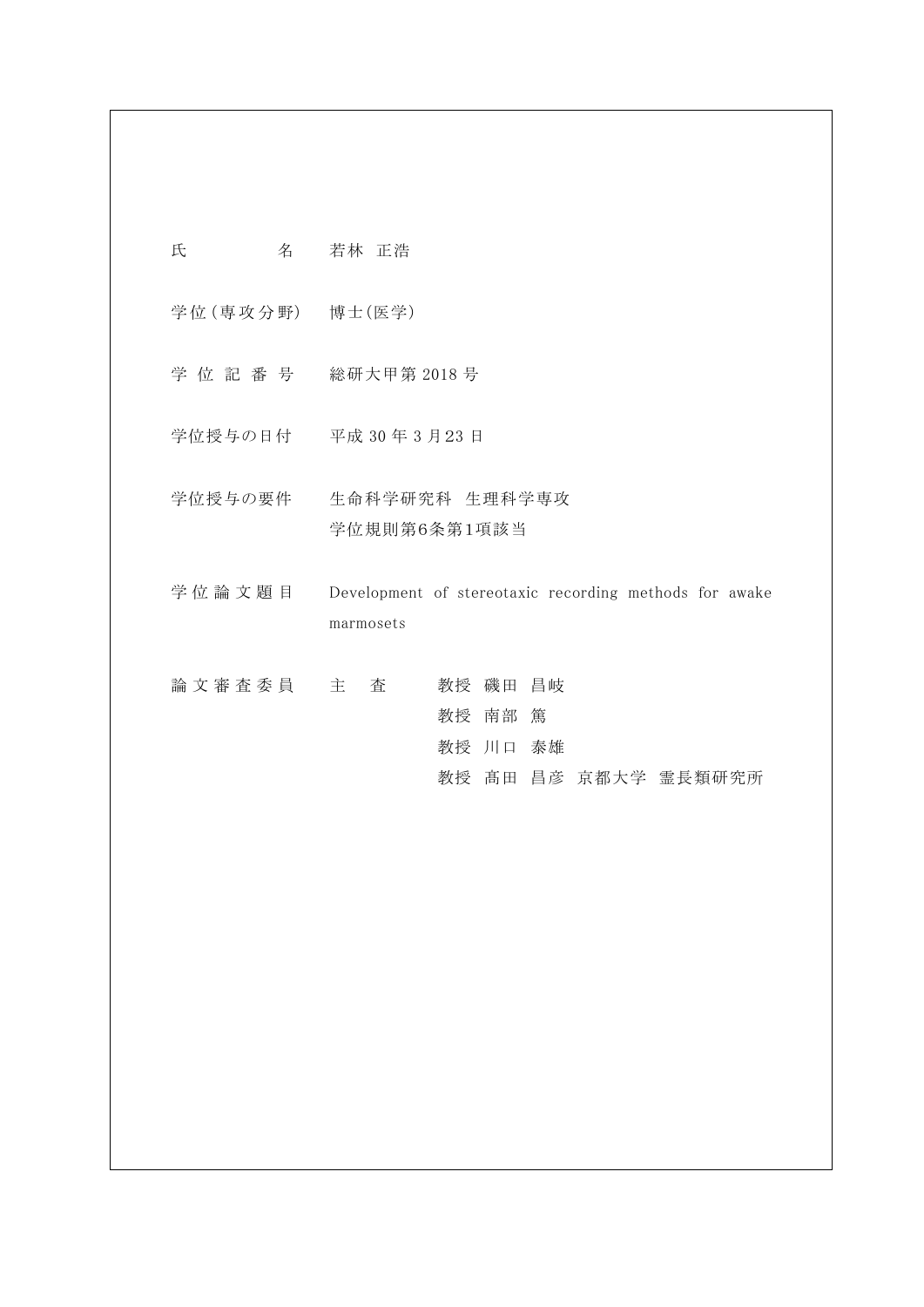## 論文の要旨

### Summary (Abstract) of doctoral thesis contents

The common marmoset (*Callithrix jacchus*) is a New World monkey species living in the South America. Marmosets are easier to handle than macaque monkeys, because marmosets are small and gentle. Although the marmoset brain is small and the cerebral cortex is lissencephalic, marmosets share common brain structures with the other primates including macaques and humans. Moreover, their breeding efficacy is high, and this advantage has enabled the generation of transgenic marmosets. Owing to these advantages, marmosets have emerged as an alternative to macaque monkeys as a primate model for neuroscience and medical research. However, there are only a few reports in which neuronal activity was recorded in behaving and awake marmosets. Here, I introduced a newly developed stereotaxic system for marmosets and performed neuronal recording in the awake state.

I modified the head-fixation system for macaque monkeys to fit to marmosets: The metal frame held anterior-posterior stereotaxic bars and head-fixation blocks, and the marmoset chair was composed of neck and waist plates, a perch and a waste tray, which are held by four pillars. Under inhalation anesthesia with 1-2% sevoflurane and 25%  $N_2O$ , the head of the marmoset was fixed in a stereotaxic frame. The skull was widely exposed and covered with bone adhesive resin. A pair of head-fixation tubes, which were made from polyether ether ketone, were positioned medio-laterally and horizontally to the stereotaxic plane on the skull and fixed using dental resin. Vital signs were monitored with a pulse oximeter.

After full recovery from the first operation, a structural magnetic resonance imaging (MRI) was acquired by a 3T MRI scanner to localize deep brain structures. Under general anesthesia with ketamine and xylazine hydrochlorides, the head of the marmoset was fixed painlessly to the stereotaxic MRI apparatus, which was made from materials compatible with MRI and fitted to the inside the volume coil of the scanner.

In order to access the cerebral cortex and deep brain structures, partial craniotomy was performed. A marmoset was seated in the marmoset chair, and its head was painlessly fixed to the stereotaxic frame. Under the general anesthesia with ketamine h ydrochloride, the skull was slowly and carefully exfoliated using an ultrasonic scalpel to minimize surgical damage to the brain. Then, the recording chamber was attached to cover the hole and fixed.

To record neuronal activity, the awake marmoset was seated in the marmoset chair with its head restrained. The homemade glass-coated Elgiloy-alloy microelectrode ( $0.8-1.5$  M $\Omega$  at 1 kHz) was inserted into the cortex perpendicularly to the cortical surface through the dura mater with a hydraulic microdrive. Neuronal activity was amplified using a homemade amplifier and continuously monitored with an oscilloscope and a sound monitor. Neuronal responses to somatosensory stimuli were examined. Intracortical microstimulation (ICMS; < 60 μA with a train of 12 cathodal monophasic pulses, 200 μs duration at 333 Hz) was performed, and evoked movements and muscle contractions were observed. ICMS typically induced movement of a single joint in the contralateral forelimb, hindlimb, or muscle twitch in the face area. The area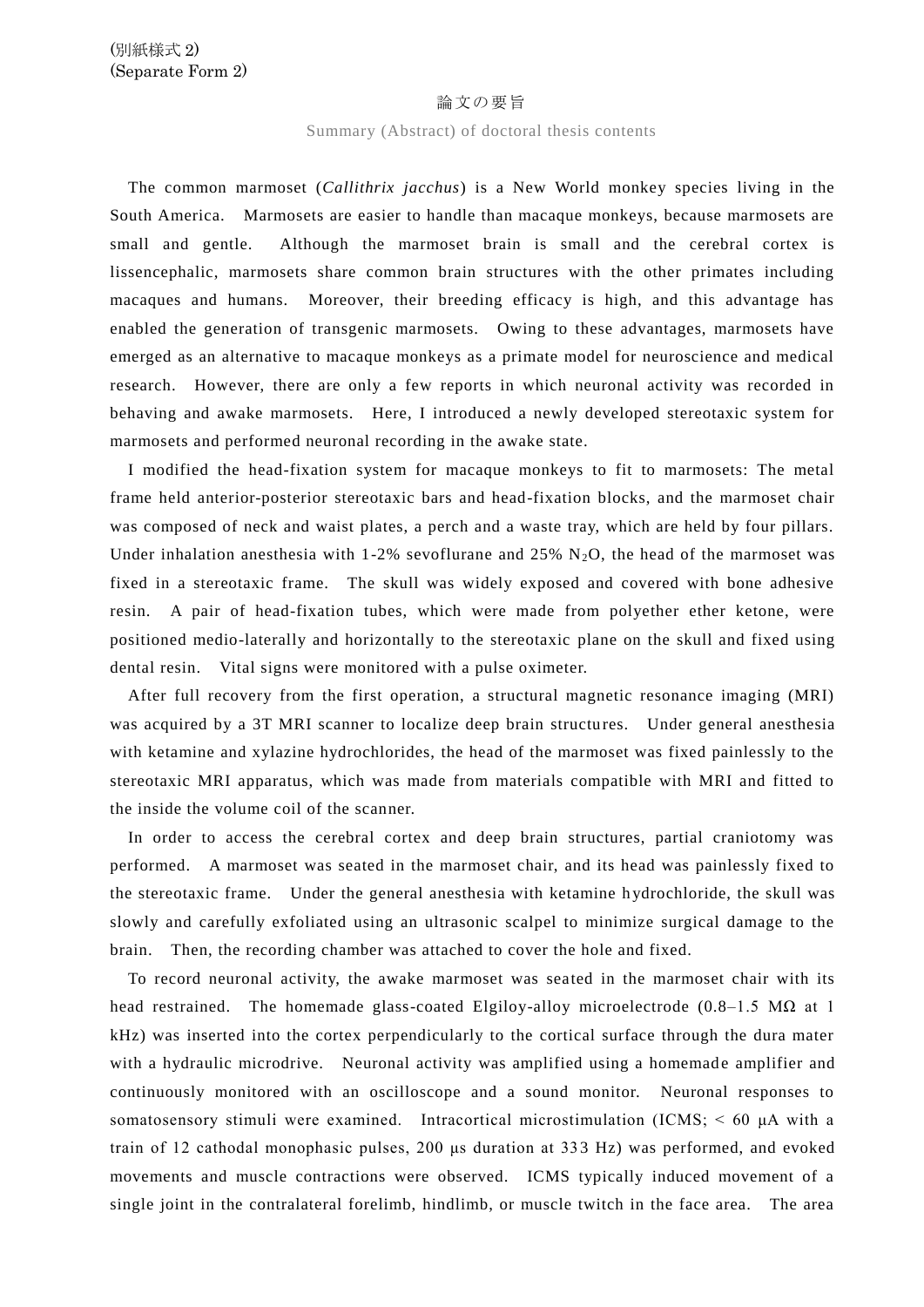# (別紙様式 2) (Separate Form 2)

where low current stimulation  $\leq 10$   $\mu$ A induced movements was found and considered to be the primary motor cortex (MI). In the medial part of the MI, ICMS evoked movements of the hindlimb. The sites representing the forelimb were widely distributed in the area lateral to the hindlimb representation. In the area anterior to the MI, higher current stimulation of 20 -50 μA was needed to evoke movements. The area was considered to be the premotor cortex. The area that required higher current stimulation of 15-30 μA to elicit body movements was found immediately posterior to the MI and was considered as the somatosensory area 3a.

Based on MRI images, the Elgiloy-alloy microelectrode was inserted vertically into the deep brain structures. I successfully recorded in the internal and external segments of the globus pallidus, thalamus, and cerebellar nuclei, which were confirmed by their characteristic firing rates and patterns. I also injected an adeno-associated virus vector carrying the enhanced green fluorescent protein (EGFP) transgene into the caudate nucleus. The expressed EGFP was clearly observed in the nucleus.

This system is suitable for functional mapping of the brain, since the large recording chamber allows stereotaxically access to arbitrary regions over almost the entire brain. In addition, this system is desirable for neuronal recording during task performance to assess motor skills and cognitive function, as the marmoset sits in the marmoset chair and can freely use its hands. Moreover, this system can be used in combination with cutting -edge techniques, such as two-photon imaging and optogenetic manipulation. This recording system will contribute to boosting neuroscience and medical research using marmosets.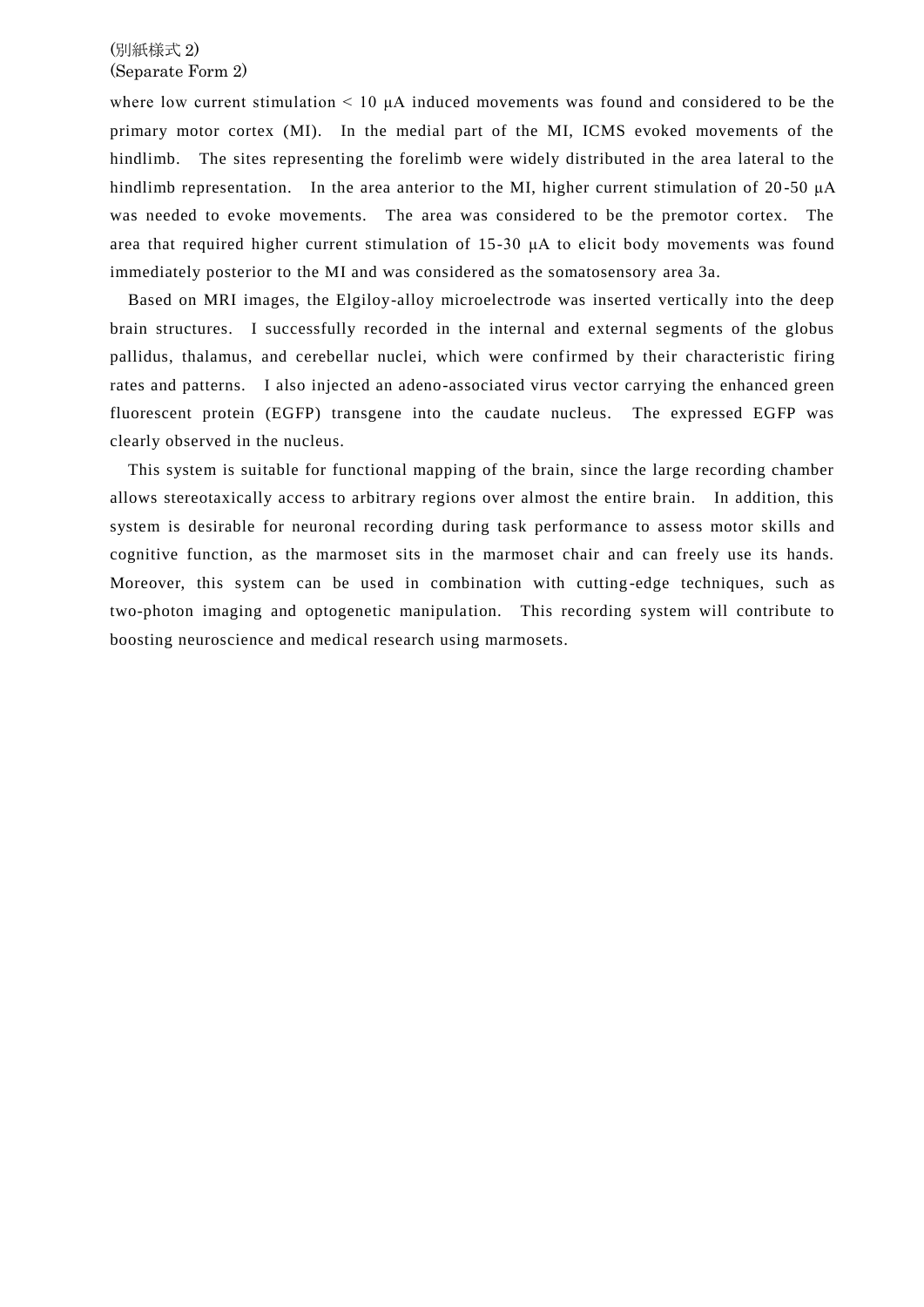## 博士論文審査結果の要旨

Summary of the results of the doctoral thesis screening

小型で、おとなしい霊長類動物であるマーモセットは、中型のマカクザルよりも扱いが 容易である。また、繁殖能力が高いため、遺伝子改変動物の作製に適している。これらの 利点から、マカクザルに代わる霊長類モデル動物として、特に医学・脳科学分野において 注目を集めている。一方、マーモセットの脳では、ヒトやマカクザルの脳と共通の基本構 造をもつ部位が多いものの、脳全体のサイズが小さいことに加えて、脳溝が発達していな いという特徴がある。さらに、覚醒下や行動遂行中の神経活動を安定的に記録できる手法 が確立していないため、神経生理学的な研究報告が少ない。今後、マーモセットが優れた モデル動物として普及するには、覚醒下での神経活動を脳定位的に計測できる実験システ ムの開発が求められる。こうした背景を踏まえて、出願者は以下の研究を行った。

まず、頭部固定装置とマーモセットチェアーを一体化させたシステムの作製に着手した。 堅牢な金属製フレームに、頭部固定装置として、前後方向に伸びる 2 本の定位バーと頭部 固定ブロックを装着した。さらに、首板、腰板、足置き場、糞受けより構成したマーモセ ットチェアーを、4本の支柱を介して金属製フレームに固定した。動物側の処置としては、 全身麻酔下に露出した頭蓋骨を骨接着性レジンで覆い、さらに歯科用レジンを用いて、一 対のポリエーテルエーテルケトン(PEEK)樹脂製の頭部固定用チューブを脳定位座標面に 対して水平となるように装着した。これにより、マーモセットの頭部を、覚醒下において も無痛的に定位固定することが可能となった。

続いて大脳皮質の神経活動を計測するため、覚醒下のマーモセットをチェアーに座らせ て、核磁気共鳴画像に基づいて事前に部分開頭術を施した部位から、記録電極を刺入した。 皮質内微小電気刺激(持続時間 200 μs、周波数 333 Hz、12 発の陰性単相パルス)を行い、 誘発される運動や筋収縮を観察した結果、10 μA 以下の弱い刺激強度で反対側上下肢の単 関節運動や筋収縮が誘発される部位を同定した。この領域は、ヒトやマカクザルの一次運 動野(M1)に相当すると考えられた。M1の内側部では後肢の運動が誘発され、外側部で は前肢の運動が誘発されたことから、マーモセット M1 における体部位再現は、ヒトやマ カクザルのそれと一致することが明らかとなった。さらに、M1 より前方及び後方では、 運動を誘発するのに強い刺激を必要とする領域が確認され、それぞれ運動前野(刺激閾値 20-50 μA)及び体性感覚野 3a 野 (刺激閾値 15-30 μA) であると考えられた。

さらに出願者は、核磁気共鳴画像に基づいて記録電極を脳深部に刺入し、淡蒼球内節、 淡蒼球外節、視床、小脳核から神経活動を記録した。その結果、それぞれの核の神経細胞 は、マカクザルの相同部位と同様の発火頻度及び発火パターンを示すことが明らかとなっ た。さらに、増強緑色蛍光タンパク質(EGFP)遺伝子を導入したアデノ随伴ウイルスベク ターを尾状核内に注入し、EGFP が同部において発現することを確認した。

出願者が開発した実験システムでは、ほぼ全ての脳領域に脳定位的にアクセスすること ができるため、網羅的な脳機能マッピングに適している。また、マーモセットはチェアー に座った状態で自由に手を動かすことができるため、運動の認知的制御の神経機構を明ら かにする実験への応用が期待できる。さらに、二光子顕微鏡を用いたイメージング法や光 遺伝学を駆使した最先端研究への応用も可能である。本実験システムは、マーモセットを